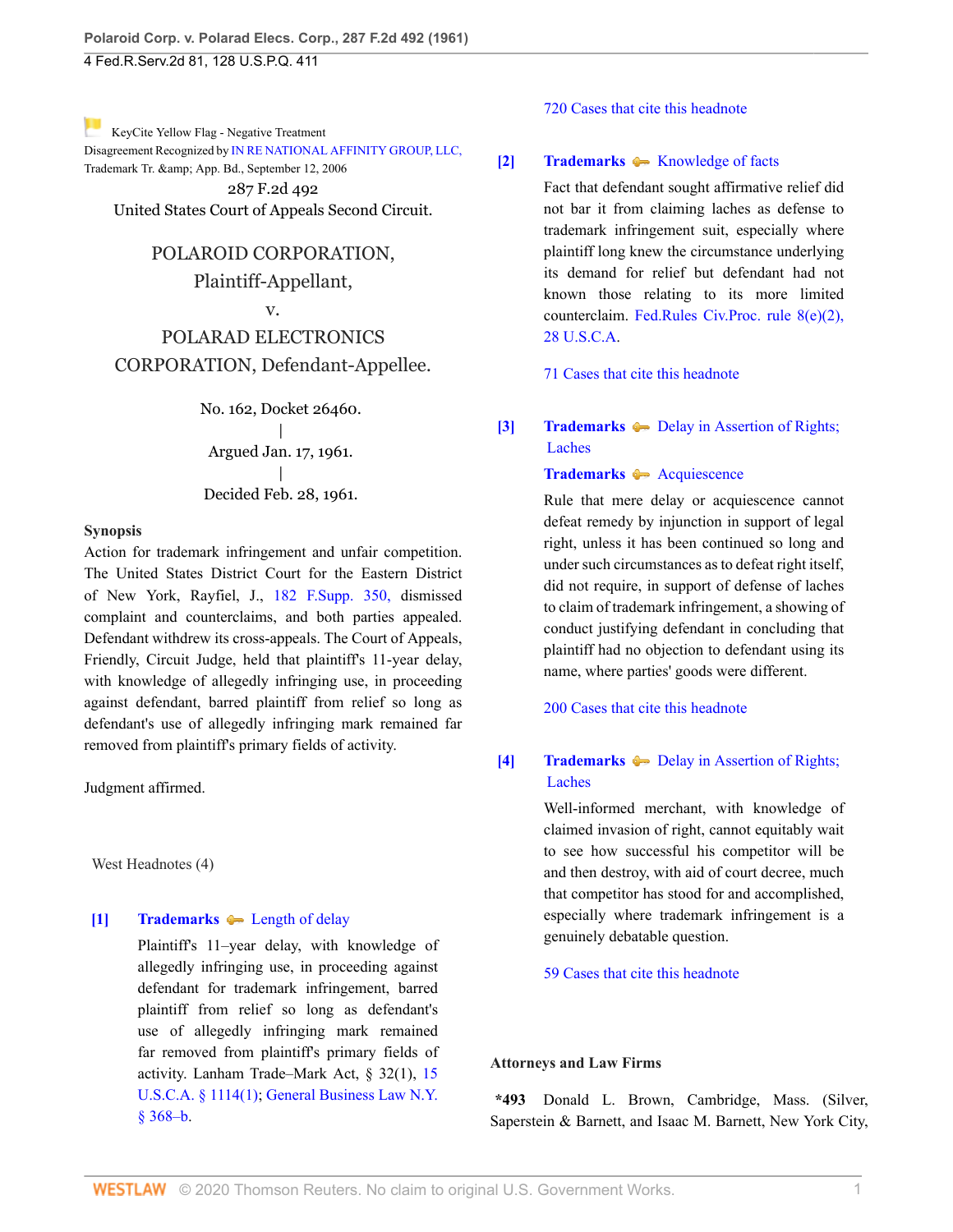Tracy R. V. Fike, Scarsdale, N.Y., and Herbert S. Kassman, Cambridge, Mass., on the brief), for plaintiff-appellant.

Morris Relson, New York City (Darby & Darby and Howard C. Miskin, New York City, on the brief), for defendantappellee.

Before MEDINA, FRIENDLY and SMITH, Circuit Judges.

#### **Opinion**

#### FRIENDLY, Circuit Judge.

<span id="page-1-0"></span>**[\[1\]](#page-0-0)** Plaintiff, Polaroid Corporation, a Delaware corporation, owner of the trademark Polaroid and holder of 22 United States registrations thereof granted between 1936 and 1956 and of a New York registration granted in 1950, brought this action in the Eastern District of New York, alleging that defendant's use of the name Polarad as a trademark and as part of defendant's corporate title infringed plaintiff's Federal and state trademarks and constituted unfair competition. It sought a broad injunction and an accounting. Defendant's answer, in addition to denying the allegations of the complaint, sought a declaratory judgment establishing defendant's right to use Polarad in the business in which defendant was engaged, an injunction against plaintiff's use of Polaroid in the television and electronics fields, and other relief. Judge Rayfiel, in an opinion reported in [D.C.1960, 182 F.Supp. 350,](http://www.westlaw.com/Link/Document/FullText?findType=Y&serNum=1960103430&pubNum=345&originatingDoc=Ieffae5ce8ee611d993e6d35cc61aab4a&refType=RP&originationContext=document&vr=3.0&rs=cblt1.0&transitionType=DocumentItem&contextData=(sc.UserEnteredCitation)) dismissed both the claim and the counterclaims, concluding that neither plaintiff nor defendant had made an adequate showing with respect to confusion and that both had been guilty of laches. Both parties appealed but defendant has withdrawn its crossappeal. We find it unnecessary to pass upon Judge Rayfiel's conclusion that defendant's use of Polarad does not violate any of plaintiff's rights. For we agree that plaintiff's delay in proceeding against defendant bars plaintiff from relief so long as defendant's use of Polarad remains as far removed from plaintiff's primary fields of activity as it has been and still is.

The name Polaroid was first adopted by plaintiff's predecessor in 1935. It has **\*494** been held to be a valid trademark as a coined or invented symbol and not to have lost its right to protection by becoming generic or descriptive, [Marks v.](http://www.westlaw.com/Link/Document/FullText?findType=Y&serNum=1955119592&pubNum=345&originatingDoc=Ieffae5ce8ee611d993e6d35cc61aab4a&refType=RP&originationContext=document&vr=3.0&rs=cblt1.0&transitionType=DocumentItem&contextData=(sc.UserEnteredCitation)) [Polaroid Corp., D.C.D.Mass.1955, 129 F.Supp. 243.](http://www.westlaw.com/Link/Document/FullText?findType=Y&serNum=1955119592&pubNum=345&originatingDoc=Ieffae5ce8ee611d993e6d35cc61aab4a&refType=RP&originationContext=document&vr=3.0&rs=cblt1.0&transitionType=DocumentItem&contextData=(sc.UserEnteredCitation)) Polaroid had become a well known name as applied to sheet polarizing material and products made therefrom, as well as to optical desk lamps, stereoscopic viewers, etc., long before defendant was organized in 1944. During World War II, plaintiff's business greatly expanded, from \$1,032,000 of gross sales in 1941 to \$16,752,000 in 1945, due in large part to government

contracts. Included in this government business were three sorts on which plaintiff particularly relies, the sale of Schmidt corrector plates, an optical lens used in television; research and development contracts for guided missiles and a machine gun trainer, both involving the application of electronics; and other research and development contracts for what plaintiff characterizes as 'electro-optical devices employing electronic circuitry in combination with optical apparatus.' In 1947 and 1948 plaintiff's sales declined to little more than their pre-war level; the tremendous expansion of plaintiff's business, reaching sales of \$65,271,000 in 1958, came after the development of the Land camera in 1948.

Defendant was organized in December, 1944. Originally a partnership called Polarad Electronics Co., it was converted in 1948 into a New York corporation bearing the name Polarad Television Corp., which was changed a year later to Polarad Electronics Corp. Its principal business has been the sale of microwave generating, receiving and measuring devices and of television studio equipment. Defendant claimed it had arrived at the name Polarad by taking the first letters of the first and last names of its founder, Paul Odessey, and the first two letters of the first name of his friend and anticipated partner, Larry Jaffe, and adding the suffix 'rad,' intended to signify radio; however, Odessey admitted that at the time he had 'some knowledge' of plaintiff's use of the name Polaroid, although only as applied to glasses and polarizing filters and not as to electronics. As early as November, 1945, plaintiff learned of defendant; it drew a credit report and had one of its attorneys visit defendant's quarters, then two small rooms; plaintiff made no protest. By June, 1946, defendant was advertising television equipment in 'Electronics'—a trade journal. These advertisements and other notices with respect to defendant came to the attention of plaintiff's officers; still plaintiff did nothing. In 1950, a New York Attorney who represented plaintiff in foreign patent matters came upon a trade show display of defendant's television products under the name Polarad and informed plaintiff's house counsel; the latter advised plaintiff's president, Dr. Land, that 'the time had come when he thought we ought to think seriously about the problem.' However, nothing was done save to draw a further credit report on defendant, although defendant's sales had grown from a nominal amount to a rate of several hundred thousand dollars a year, and the report related, as had the previous one, that defendant was engaged 'in developing and manufacturing equipment for radio, television and electronic manufacturers throughout the United States.' In October, 1951, defendant, under its letterhead, forwarded to plaintiff a letter addressed to 'Polarad Electronics Corp.' at defendant's Brooklyn address, inquiring in regard to 'polaroid material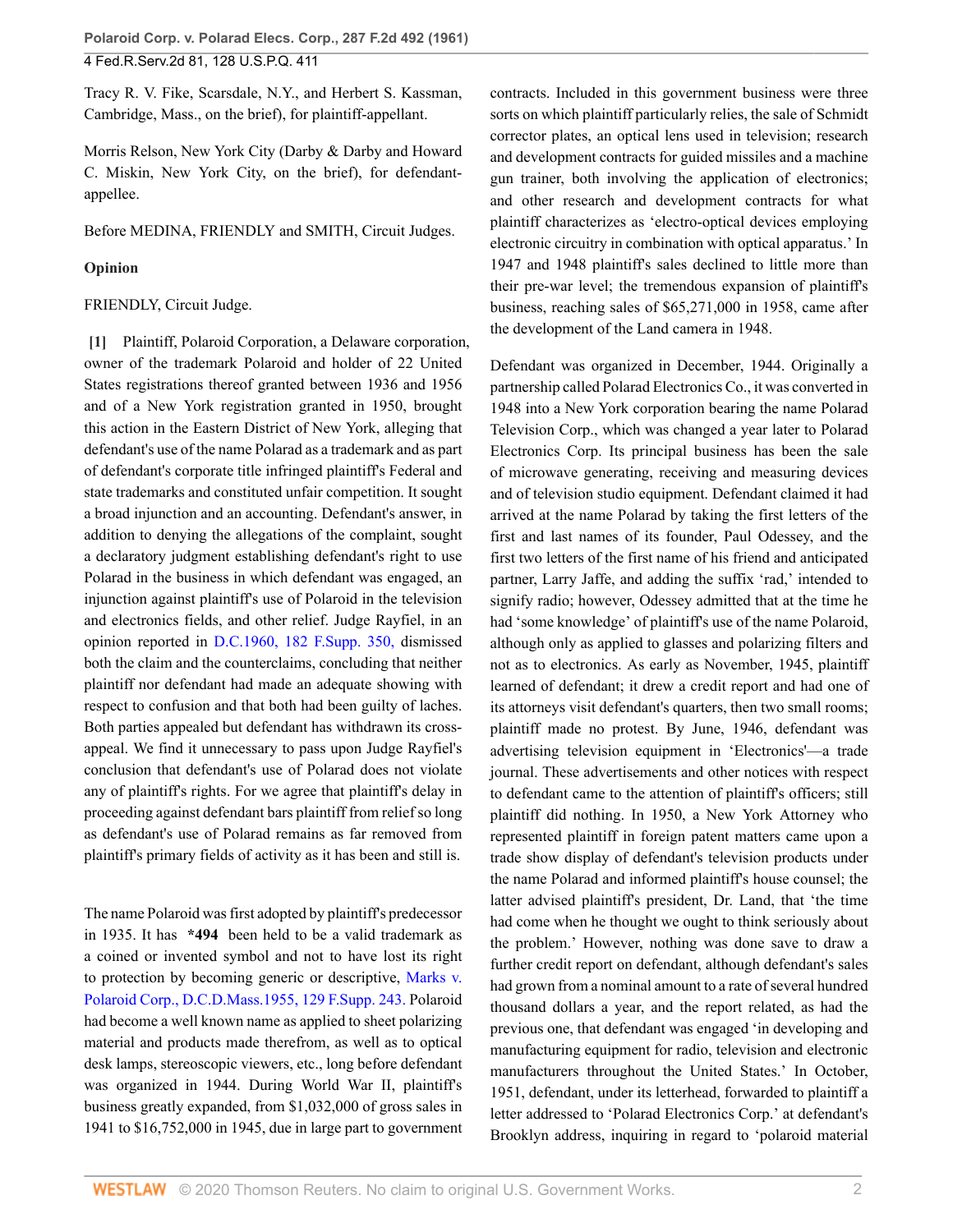designed for night driving'; there was no protest by plaintiff. In 1953, defendant applied to the United States Patent Office for registration of its trademark Polarad for radio and television units and other electronic devices; in August, 1955, when this application was published in the Official Gazette of the Patent Office, plaintiff for the first time took action by filing a notice of opposition, which was overruled by the Examiner in April, 1957. Still plaintiff delayed bringing suit until late 1956. Through all this period defendant was expending considerable sums for advertising and its business was growing—employees increasing **\*495** from eight in the calendar year 1945 to 530 in the year ended June 30, 1956, fixed assets from \$2,300 to \$371,800, inventories from \$3,000 to \$1,547,400, and sales from \$12,000 to \$6,048,000.

Conceding that the bulk of its business is in optics and photography, lines not pursued by defendant, plaintiff nevertheless claims to be entitled to protection of its distinctive mark in at least certain portions of the large field of electronics. Plaintiff relies on its sales of Schmidt corrector plates, used in certain types of television systems, first under government contracts beginning in 1943 and to industry commencing in 1945; on its sale, since 1946, of polarizing television filters, which serve the same function as the color filters that defendant supplies as a part of the television apparatus sold by it; and, particularly, on the research and development contracts with the government referred to above. Plaintiff relies also on certain instances of confusion, predominantly communications intended for defendant but directed to plaintiff. Against this, defendant asserts that its business is the sale of complex electronics equipment to a relatively few customers; that this does not compete in any significant way with plaintiff's business, the bulk of which is now in articles destined for the ultimate consumer; that plaintiff's excursions into electronics are insignificant in the light of the size of the field; that the instances of confusion are minimal; that there is no evidence that plaintiff has suffered either through loss of customers or injury to reputation, since defendant has conducted its business with high standards; and that the very nature of defendant's business, sales to experienced industrial users and the government, precludes any substantial possibility of confusion. Defendant also asserts plaintiff's laches to be a bar.

The problem of determining how far a valid trademark shall be protected with respect to goods other than those to which its owner has applied it, has long been vexing and does not become easier of solution with the years. Neither of our recent decisions so heavily relied upon by the parties, [Harold F.](http://www.westlaw.com/Link/Document/FullText?findType=Y&serNum=1960101784&pubNum=350&originatingDoc=Ieffae5ce8ee611d993e6d35cc61aab4a&refType=RP&originationContext=document&vr=3.0&rs=cblt1.0&transitionType=DocumentItem&contextData=(sc.UserEnteredCitation)) [Ritchie, Inc. v. Chesebrough-Pond's, Inc., 2 Cir., 1960, 281](http://www.westlaw.com/Link/Document/FullText?findType=Y&serNum=1960101784&pubNum=350&originatingDoc=Ieffae5ce8ee611d993e6d35cc61aab4a&refType=RP&originationContext=document&vr=3.0&rs=cblt1.0&transitionType=DocumentItem&contextData=(sc.UserEnteredCitation))

[F.2d 755,](http://www.westlaw.com/Link/Document/FullText?findType=Y&serNum=1960101784&pubNum=350&originatingDoc=Ieffae5ce8ee611d993e6d35cc61aab4a&refType=RP&originationContext=document&vr=3.0&rs=cblt1.0&transitionType=DocumentItem&contextData=(sc.UserEnteredCitation)) by plaintiff, and [Avon Shoe Co., Inc. v. David](http://www.westlaw.com/Link/Document/FullText?findType=Y&serNum=1960100226&pubNum=350&originatingDoc=Ieffae5ce8ee611d993e6d35cc61aab4a&refType=RP&originationContext=document&vr=3.0&rs=cblt1.0&transitionType=DocumentItem&contextData=(sc.UserEnteredCitation)) [Crystal, Inc., 2 Cir., 1960, 279 F.2d 607](http://www.westlaw.com/Link/Document/FullText?findType=Y&serNum=1960100226&pubNum=350&originatingDoc=Ieffae5ce8ee611d993e6d35cc61aab4a&refType=RP&originationContext=document&vr=3.0&rs=cblt1.0&transitionType=DocumentItem&contextData=(sc.UserEnteredCitation)) by defendant, affords much assistance, since in the Ritchie case there was confusion as to the identical product and the defendant in the Avon case had adopted its mark 'without knowledge of the plaintiffs' prior use,' at page 611. Where the products are different, the prior owner's chance of success is a function of many variables: the strength of his mark, the degree of similarity between the two marks, the proximity of the products, the likelihood that the prior owner will bridge the gap, actual confusion, and the reciprocal of defendant's good faith in adopting its own mark, the quality of defendant's product, and the sophistication of the buyers. Even this extensive catalogue does not exhaust the possibilities—the court may have to take still other variables into account. American Law Institute, [Restatement of Torts, §§ 729](http://www.westlaw.com/Link/Document/FullText?findType=Y&serNum=0290691807&pubNum=0101589&originatingDoc=Ieffae5ce8ee611d993e6d35cc61aab4a&refType=TS&originationContext=document&vr=3.0&rs=cblt1.0&transitionType=DocumentItem&contextData=(sc.UserEnteredCitation)), [730](http://www.westlaw.com/Link/Document/FullText?findType=Y&serNum=0290691808&pubNum=0101589&originatingDoc=Ieffae5ce8ee611d993e6d35cc61aab4a&refType=TS&originationContext=document&vr=3.0&rs=cblt1.0&transitionType=DocumentItem&contextData=(sc.UserEnteredCitation)), [731](http://www.westlaw.com/Link/Document/FullText?findType=Y&serNum=0290691809&pubNum=0101589&originatingDoc=Ieffae5ce8ee611d993e6d35cc61aab4a&refType=TS&originationContext=document&vr=3.0&rs=cblt1.0&transitionType=DocumentItem&contextData=(sc.UserEnteredCitation)). Here plaintiff's mark is a strong one and the similarity between the two names is great, but the evidence of actual confusion, when analyzed, is not impressive. The filter seems to be the only case where defendant has sold, but not manufactured, a product serving a function similar to any of plaintiff's, and plaintiff's sales of this item have been highly irregular, varying, e.g., from \$2,300 in [1](#page-4-1)953 to \$303,000 in 1955, and \$48,000 in 1956.<sup>1</sup>

<span id="page-2-0"></span>**\*496** If defendant's sole business were the manufacture and sale of microwave equipment, we should have little difficulty in approving the District Court's conclusion that there was no such likelihood of confusion as to bring into play either the Lanham Act, [15 U.S.C.A. § 1114\(1\),](http://www.westlaw.com/Link/Document/FullText?findType=L&pubNum=1000546&cite=15USCAS1114&originatingDoc=Ieffae5ce8ee611d993e6d35cc61aab4a&refType=RB&originationContext=document&vr=3.0&rs=cblt1.0&transitionType=DocumentItem&contextData=(sc.UserEnteredCitation)#co_pp_f1c50000821b0) or [New](http://www.westlaw.com/Link/Document/FullText?findType=L&pubNum=1000081&cite=NYGBS368-B&originatingDoc=Ieffae5ce8ee611d993e6d35cc61aab4a&refType=LQ&originationContext=document&vr=3.0&rs=cblt1.0&transitionType=DocumentItem&contextData=(sc.UserEnteredCitation)) [York General Business Law, § 368-b](http://www.westlaw.com/Link/Document/FullText?findType=L&pubNum=1000081&cite=NYGBS368-B&originatingDoc=Ieffae5ce8ee611d993e6d35cc61aab4a&refType=LQ&originationContext=document&vr=3.0&rs=cblt1.0&transitionType=DocumentItem&contextData=(sc.UserEnteredCitation)), or to make out a case of unfair competition under New York decisional law, see Avon Shoe Co. v. David Crystal, Inc., supra, at page 614, footnote 11. What gives us some pause is defendant's heavy involvement in a phase of electronics that lies closer to plaintiff's business, namely, television. Defendant makes must of the testimony of plaintiff's executive vice president that plaintiff's normal business is 'the interaction of light and matter.' Yet, although television lies predominantly in the area of electronics, it begins and ends with light waves. The record tells us that certain television uses were among the factors that first stimulated Dr. Land's interest in polarization, see [Marks v. Polaroid Corporation, supra, 129 F.Supp. at](http://www.westlaw.com/Link/Document/FullText?findType=Y&serNum=1955119592&pubNum=345&originatingDoc=Ieffae5ce8ee611d993e6d35cc61aab4a&refType=RP&fi=co_pp_sp_345_246&originationContext=document&vr=3.0&rs=cblt1.0&transitionType=DocumentItem&contextData=(sc.UserEnteredCitation)#co_pp_sp_345_246) [page 246,](http://www.westlaw.com/Link/Document/FullText?findType=Y&serNum=1955119592&pubNum=345&originatingDoc=Ieffae5ce8ee611d993e6d35cc61aab4a&refType=RP&fi=co_pp_sp_345_246&originationContext=document&vr=3.0&rs=cblt1.0&transitionType=DocumentItem&contextData=(sc.UserEnteredCitation)#co_pp_sp_345_246) plaintiff has manufactured and sold at least two products for use in television systems, and defendant's second counterclaim itself asserts likelihood of confusion in the television field. We are thus by no means sure that, under the views with respect to trademark protection announced by this Court in such cases as [Yale Electric Corp. v. Robertson, 2](http://www.westlaw.com/Link/Document/FullText?findType=Y&serNum=1928125857&pubNum=350&originatingDoc=Ieffae5ce8ee611d993e6d35cc61aab4a&refType=RP&originationContext=document&vr=3.0&rs=cblt1.0&transitionType=DocumentItem&contextData=(sc.UserEnteredCitation)) [Cir., 1928, 26 F.2d 972](http://www.westlaw.com/Link/Document/FullText?findType=Y&serNum=1928125857&pubNum=350&originatingDoc=Ieffae5ce8ee611d993e6d35cc61aab4a&refType=RP&originationContext=document&vr=3.0&rs=cblt1.0&transitionType=DocumentItem&contextData=(sc.UserEnteredCitation)) (locks vs. flashlights); [L. E. Waterman](http://www.westlaw.com/Link/Document/FullText?findType=Y&serNum=1934122973&pubNum=350&originatingDoc=Ieffae5ce8ee611d993e6d35cc61aab4a&refType=RP&originationContext=document&vr=3.0&rs=cblt1.0&transitionType=DocumentItem&contextData=(sc.UserEnteredCitation))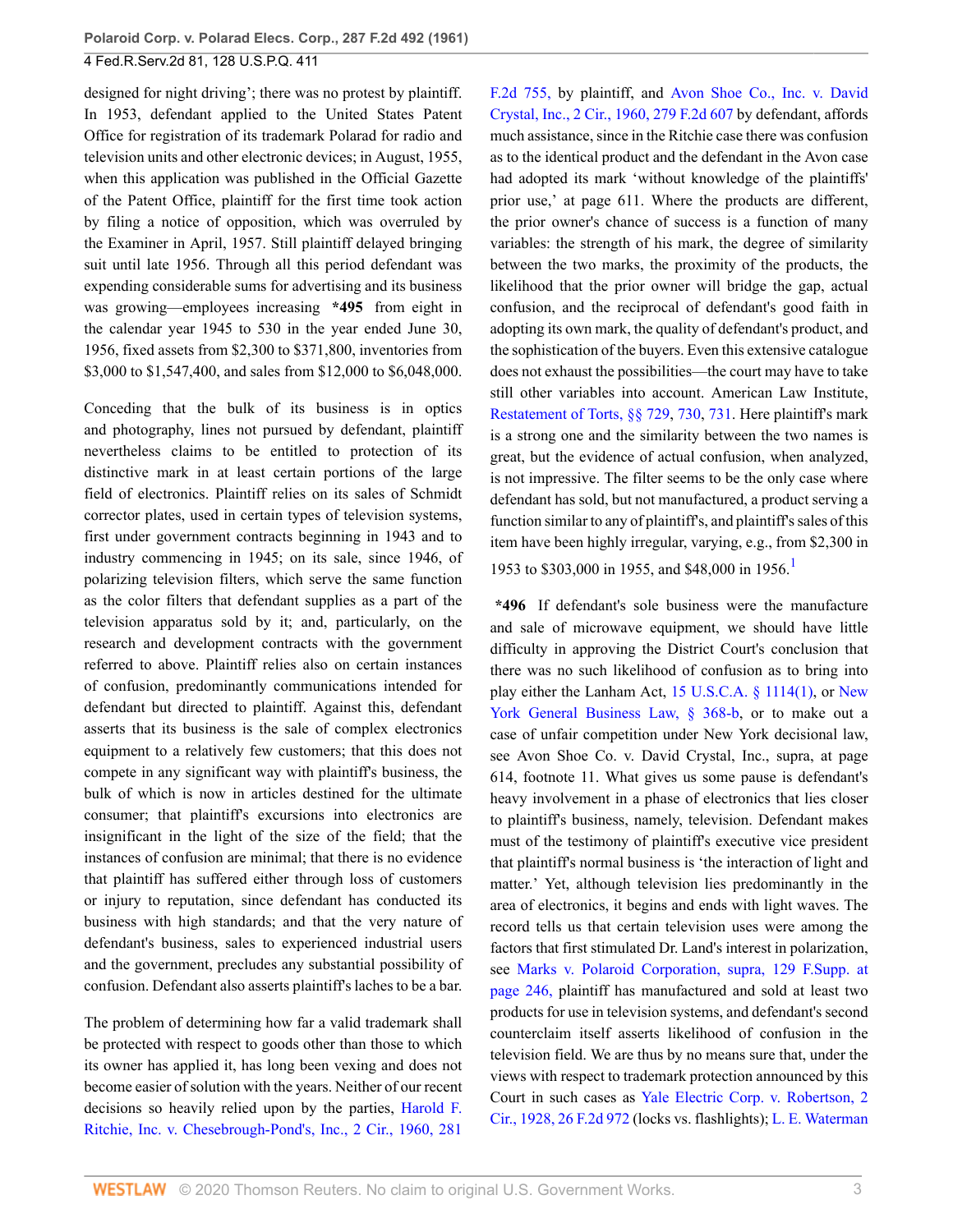[Co. v. Gordon, 2 Cir., 1934, 72 F.2d 272](http://www.westlaw.com/Link/Document/FullText?findType=Y&serNum=1934122973&pubNum=350&originatingDoc=Ieffae5ce8ee611d993e6d35cc61aab4a&refType=RP&originationContext=document&vr=3.0&rs=cblt1.0&transitionType=DocumentItem&contextData=(sc.UserEnteredCitation)) (mechanical pens and pencils vs. razor blades); [Triangle Publications, Inc. v.](http://www.westlaw.com/Link/Document/FullText?findType=Y&serNum=1948118708&pubNum=350&originatingDoc=Ieffae5ce8ee611d993e6d35cc61aab4a&refType=RP&fi=co_pp_sp_350_972&originationContext=document&vr=3.0&rs=cblt1.0&transitionType=DocumentItem&contextData=(sc.UserEnteredCitation)#co_pp_sp_350_972) [Rohrlich, 2 Cir., 1948, 167 F.2d 969, 972](http://www.westlaw.com/Link/Document/FullText?findType=Y&serNum=1948118708&pubNum=350&originatingDoc=Ieffae5ce8ee611d993e6d35cc61aab4a&refType=RP&fi=co_pp_sp_350_972&originationContext=document&vr=3.0&rs=cblt1.0&transitionType=DocumentItem&contextData=(sc.UserEnteredCitation)#co_pp_sp_350_972) (magazines vs. girdles); and [Admiral Corp. v. Penco, Inc., 2 Cir., 1953, 203](http://www.westlaw.com/Link/Document/FullText?findType=Y&serNum=1953116399&pubNum=350&originatingDoc=Ieffae5ce8ee611d993e6d35cc61aab4a&refType=RP&originationContext=document&vr=3.0&rs=cblt1.0&transitionType=DocumentItem&contextData=(sc.UserEnteredCitation)) [F.2d 517](http://www.westlaw.com/Link/Document/FullText?findType=Y&serNum=1953116399&pubNum=350&originatingDoc=Ieffae5ce8ee611d993e6d35cc61aab4a&refType=RP&originationContext=document&vr=3.0&rs=cblt1.0&transitionType=DocumentItem&contextData=(sc.UserEnteredCitation)) (radios, electric ranges and refrigerators vs. sewing machines and vacuum cleaners), plaintiff would not have been entitled to at least some injunctive relief if it had moved with reasonable promptness. However, we are not required to decide this since we uphold the District Court's conclusion with respect to laches.

Plaintiff endeavors to answer that claim on three grounds: (1) That defendant is barred from advancing the claim because defendant sought affirmative relief; (2) that the doctrine of laches does not apply in trademark and unfair competition cases insofar as the complaint seeks an injunction rather than damages; and (3) that the defense is not made out on the facts. We find no merit in any of these contentions.

<span id="page-3-2"></span><span id="page-3-0"></span>**[\[2\]](#page-0-1)** (1) Plaintiff's first position rests upon a remark, quoted in the margin, $\frac{2}{3}$  $\frac{2}{3}$  $\frac{2}{3}$  given as an alternative ground of decision in [Southern Pine Lumber Co. v. Ward, 1908, 208 U.S. 126,](http://www.westlaw.com/Link/Document/FullText?findType=Y&serNum=1908100360&pubNum=708&originatingDoc=Ieffae5ce8ee611d993e6d35cc61aab4a&refType=RP&fi=co_pp_sp_708_246&originationContext=document&vr=3.0&rs=cblt1.0&transitionType=DocumentItem&contextData=(sc.UserEnteredCitation)#co_pp_sp_708_246) [140-141, 28 S.Ct. 239, 246, 52 L.Ed. 420.](http://www.westlaw.com/Link/Document/FullText?findType=Y&serNum=1908100360&pubNum=708&originatingDoc=Ieffae5ce8ee611d993e6d35cc61aab4a&refType=RP&fi=co_pp_sp_708_246&originationContext=document&vr=3.0&rs=cblt1.0&transitionType=DocumentItem&contextData=(sc.UserEnteredCitation)#co_pp_sp_708_246) Mr. Justice White does not explain what 'in the nature of things' prevented the defendants there from asserting both that the attachment under which their title arose was valid and that in any event plaintiff was barred by laches from attacking it. To be sure, when both parties are aggrieved by the same facts and these became known to both at the same time, a defendant's demand for affirmative relief may be logically inconsistent with a claim on his part that the plaintiff is barred by laches from making a similar demand, see, e.g., [Steenberg](http://www.westlaw.com/Link/Document/FullText?findType=Y&serNum=1949105790&pubNum=595&originatingDoc=Ieffae5ce8ee611d993e6d35cc61aab4a&refType=RP&originationContext=document&vr=3.0&rs=cblt1.0&transitionType=DocumentItem&contextData=(sc.UserEnteredCitation)) [v. Kaysen, 1949, 229 Minn. 300, 39 N.W.2d 18;](http://www.westlaw.com/Link/Document/FullText?findType=Y&serNum=1949105790&pubNum=595&originatingDoc=Ieffae5ce8ee611d993e6d35cc61aab4a&refType=RP&originationContext=document&vr=3.0&rs=cblt1.0&transitionType=DocumentItem&contextData=(sc.UserEnteredCitation)) [Charleston](http://www.westlaw.com/Link/Document/FullText?findType=Y&serNum=1943103986&pubNum=711&originatingDoc=Ieffae5ce8ee611d993e6d35cc61aab4a&refType=RP&originationContext=document&vr=3.0&rs=cblt1.0&transitionType=DocumentItem&contextData=(sc.UserEnteredCitation)) [Library Society v. Citizens & Southern Nat. Bank, 1942,](http://www.westlaw.com/Link/Document/FullText?findType=Y&serNum=1943103986&pubNum=711&originatingDoc=Ieffae5ce8ee611d993e6d35cc61aab4a&refType=RP&originationContext=document&vr=3.0&rs=cblt1.0&transitionType=DocumentItem&contextData=(sc.UserEnteredCitation)) [201 S.Ct. 447, 23 S.E.2d 362,](http://www.westlaw.com/Link/Document/FullText?findType=Y&serNum=1943103986&pubNum=711&originatingDoc=Ieffae5ce8ee611d993e6d35cc61aab4a&refType=RP&originationContext=document&vr=3.0&rs=cblt1.0&transitionType=DocumentItem&contextData=(sc.UserEnteredCitation)) although even in such a case it would seem that the effect was merely evidentiary and that a defendant ought **\*497** not be precluded from taking alternative positions, [F.R.Civ.Proc. 8\(e\)\(2\), 28 U.S.C.A](http://www.westlaw.com/Link/Document/FullText?findType=L&pubNum=1004365&cite=USFRCPR8&originatingDoc=Ieffae5ce8ee611d993e6d35cc61aab4a&refType=LQ&originationContext=document&vr=3.0&rs=cblt1.0&transitionType=DocumentItem&contextData=(sc.UserEnteredCitation)). Moreover, here the circumstances as to the two parties are not parallel. Plaintiff seeks to prevent defendant's use of Polarad in the very areas where that name had been used to plaintiff's knowledge since 1946 or at least since 1950. In contrast, defendant makes no objection to plaintiff's use of Polaroid in the areas of optics, and photography which, so far as defendant knew until the Patent Office interference in 1955, were the only fields where plaintiff employed it. So far as our research has disclosed, the statement in Southern Pine has not been applied by Federal courts in trademark and unfair competition cases; on the contrary, where both sides failed to press their claims after knowledge of the facts, this Court

has reached the conclusion, seemingly far more sensible, that both were barred, rather than that defendant had waived the defense by seeking cross-relief to which it was not entitled, [Landers, Frary & Clark v. Universal Cooler Corp., 2 Cir.,](http://www.westlaw.com/Link/Document/FullText?findType=Y&serNum=1936122517&pubNum=350&originatingDoc=Ieffae5ce8ee611d993e6d35cc61aab4a&refType=RP&originationContext=document&vr=3.0&rs=cblt1.0&transitionType=DocumentItem&contextData=(sc.UserEnteredCitation)) [1936, 85 F.2d 46.](http://www.westlaw.com/Link/Document/FullText?findType=Y&serNum=1936122517&pubNum=350&originatingDoc=Ieffae5ce8ee611d993e6d35cc61aab4a&refType=RP&originationContext=document&vr=3.0&rs=cblt1.0&transitionType=DocumentItem&contextData=(sc.UserEnteredCitation)) Of the state cases cited by appellant only [Bagby v. Blackwell, 1948, 240 Mo.App. 574, 211 S.W.2d](http://www.westlaw.com/Link/Document/FullText?findType=Y&serNum=1948102396&pubNum=713&originatingDoc=Ieffae5ce8ee611d993e6d35cc61aab4a&refType=RP&originationContext=document&vr=3.0&rs=cblt1.0&transitionType=DocumentItem&contextData=(sc.UserEnteredCitation)) [69,](http://www.westlaw.com/Link/Document/FullText?findType=Y&serNum=1948102396&pubNum=713&originatingDoc=Ieffae5ce8ee611d993e6d35cc61aab4a&refType=RP&originationContext=document&vr=3.0&rs=cblt1.0&transitionType=DocumentItem&contextData=(sc.UserEnteredCitation)) lies in the trademark and unfair competition field; we do not find it persuasive. The statement in Southern Pine seems to us to have been undermined even on its own facts by the provision in F.R.Civ.Proc.  $8(e)(2)$  that 'A party may also state as many separate claims or defenses as he has regardless of consistency \* \* \*' A fortiori do we deem the statement inapplicable where, as here, the plaintiff had long known the circumstance underlying its demand for relief but defendant had not known those relating to its more limited counterclaim.

<span id="page-3-1"></span>**[\[3\]](#page-0-2)** (2) For its second ground appellant relies on the statement in [Menendez v. Holt, 1888, 128 U.S. 514, 523, 9](http://www.westlaw.com/Link/Document/FullText?findType=Y&serNum=1888180220&pubNum=708&originatingDoc=Ieffae5ce8ee611d993e6d35cc61aab4a&refType=RP&fi=co_pp_sp_708_145&originationContext=document&vr=3.0&rs=cblt1.0&transitionType=DocumentItem&contextData=(sc.UserEnteredCitation)#co_pp_sp_708_145) [S.Ct. 143, 145, 32 L.Ed. 526,](http://www.westlaw.com/Link/Document/FullText?findType=Y&serNum=1888180220&pubNum=708&originatingDoc=Ieffae5ce8ee611d993e6d35cc61aab4a&refType=RP&fi=co_pp_sp_708_145&originationContext=document&vr=3.0&rs=cblt1.0&transitionType=DocumentItem&contextData=(sc.UserEnteredCitation)#co_pp_sp_708_145) that Mere delay or acquiescence cannot defeat the remedy by injunction in support of the legal right, unless it has been continued so long, and under such circumstances, as to defeat the right itself.' It contends that such defeat can come only from conduct, such as in [Landers,](http://www.westlaw.com/Link/Document/FullText?findType=Y&serNum=1936122517&pubNum=350&originatingDoc=Ieffae5ce8ee611d993e6d35cc61aab4a&refType=RP&fi=co_pp_sp_350_49&originationContext=document&vr=3.0&rs=cblt1.0&transitionType=DocumentItem&contextData=(sc.UserEnteredCitation)#co_pp_sp_350_49) [Frary & Clark v. Universal Cooler Corp., supra, 85 F.2d](http://www.westlaw.com/Link/Document/FullText?findType=Y&serNum=1936122517&pubNum=350&originatingDoc=Ieffae5ce8ee611d993e6d35cc61aab4a&refType=RP&fi=co_pp_sp_350_49&originationContext=document&vr=3.0&rs=cblt1.0&transitionType=DocumentItem&contextData=(sc.UserEnteredCitation)#co_pp_sp_350_49) [at page 49,](http://www.westlaw.com/Link/Document/FullText?findType=Y&serNum=1936122517&pubNum=350&originatingDoc=Ieffae5ce8ee611d993e6d35cc61aab4a&refType=RP&fi=co_pp_sp_350_49&originationContext=document&vr=3.0&rs=cblt1.0&transitionType=DocumentItem&contextData=(sc.UserEnteredCitation)#co_pp_sp_350_49) giving a defendant justification for concluding that plaintiff had no objection to defendant's using its name. See [McLean v. Fleming, 1877, 96 U.S. 245, 24 L.Ed. 828.](http://www.westlaw.com/Link/Document/FullText?findType=Y&serNum=1877153610&pubNum=780&originatingDoc=Ieffae5ce8ee611d993e6d35cc61aab4a&refType=RP&originationContext=document&vr=3.0&rs=cblt1.0&transitionType=DocumentItem&contextData=(sc.UserEnteredCitation)) However, the portion of the opinion in [Saxlehner v. Eisner](http://www.westlaw.com/Link/Document/FullText?findType=Y&serNum=1900130264&pubNum=708&originatingDoc=Ieffae5ce8ee611d993e6d35cc61aab4a&refType=RP&originationContext=document&vr=3.0&rs=cblt1.0&transitionType=DocumentItem&contextData=(sc.UserEnteredCitation)) [& Mendelson Co., 1900, 179 U.S. 19, 21 S.Ct. 7, 45 L.Ed.](http://www.westlaw.com/Link/Document/FullText?findType=Y&serNum=1900130264&pubNum=708&originatingDoc=Ieffae5ce8ee611d993e6d35cc61aab4a&refType=RP&originationContext=document&vr=3.0&rs=cblt1.0&transitionType=DocumentItem&contextData=(sc.UserEnteredCitation)) [60,](http://www.westlaw.com/Link/Document/FullText?findType=Y&serNum=1900130264&pubNum=708&originatingDoc=Ieffae5ce8ee611d993e6d35cc61aab4a&refType=RP&originationContext=document&vr=3.0&rs=cblt1.0&transitionType=DocumentItem&contextData=(sc.UserEnteredCitation)) also relied on by appellant, which upheld the defense of laches with respect to the word 'Hunyadi,' indicated that Menendez v. Holt does not go so far as appellant claims, even when a portion of the marks and the products are identical. We need not explore just where the boundaries lie in such a case, for the Landers, Frary & Clark opinion itself and, even more clearly, [Emerson Electric Manufacturing Co. v.](http://www.westlaw.com/Link/Document/FullText?findType=Y&serNum=1939121816&pubNum=350&originatingDoc=Ieffae5ce8ee611d993e6d35cc61aab4a&refType=RP&originationContext=document&vr=3.0&rs=cblt1.0&transitionType=DocumentItem&contextData=(sc.UserEnteredCitation)) [Emerson Radio & Phonograph Corp., 2 Cir., 1939, 105 F.2d](http://www.westlaw.com/Link/Document/FullText?findType=Y&serNum=1939121816&pubNum=350&originatingDoc=Ieffae5ce8ee611d993e6d35cc61aab4a&refType=RP&originationContext=document&vr=3.0&rs=cblt1.0&transitionType=DocumentItem&contextData=(sc.UserEnteredCitation)) [908,](http://www.westlaw.com/Link/Document/FullText?findType=Y&serNum=1939121816&pubNum=350&originatingDoc=Ieffae5ce8ee611d993e6d35cc61aab4a&refType=RP&originationContext=document&vr=3.0&rs=cblt1.0&transitionType=DocumentItem&contextData=(sc.UserEnteredCitation)) and [Dwinell-Wright Co. v. White House Milk Co., 2](http://www.westlaw.com/Link/Document/FullText?findType=Y&serNum=1943117054&pubNum=350&originatingDoc=Ieffae5ce8ee611d993e6d35cc61aab4a&refType=RP&fi=co_pp_sp_350_824&originationContext=document&vr=3.0&rs=cblt1.0&transitionType=DocumentItem&contextData=(sc.UserEnteredCitation)#co_pp_sp_350_824) [Cir., 1943, 132 F.2d 822, 824-825,](http://www.westlaw.com/Link/Document/FullText?findType=Y&serNum=1943117054&pubNum=350&originatingDoc=Ieffae5ce8ee611d993e6d35cc61aab4a&refType=RP&fi=co_pp_sp_350_824&originationContext=document&vr=3.0&rs=cblt1.0&transitionType=DocumentItem&contextData=(sc.UserEnteredCitation)#co_pp_sp_350_824) show the doctrine has no such reach as claimed when, as here, the goods are different. The distinctions are developed in Judge Learned Hand's classic opinion in Dwinell-Wright, where he explained that the Menendez rule applies only when 'a newcomer invades another's market by the use of the other's mark,' since then 'every sale is a separate wrong.' 'If however the question comes up, not when the newcomer is actually competing in the owner's market, but \* \* \* is selling goods which the owner has never sold, though they are like enough to make people think him their source, the determining considerations are